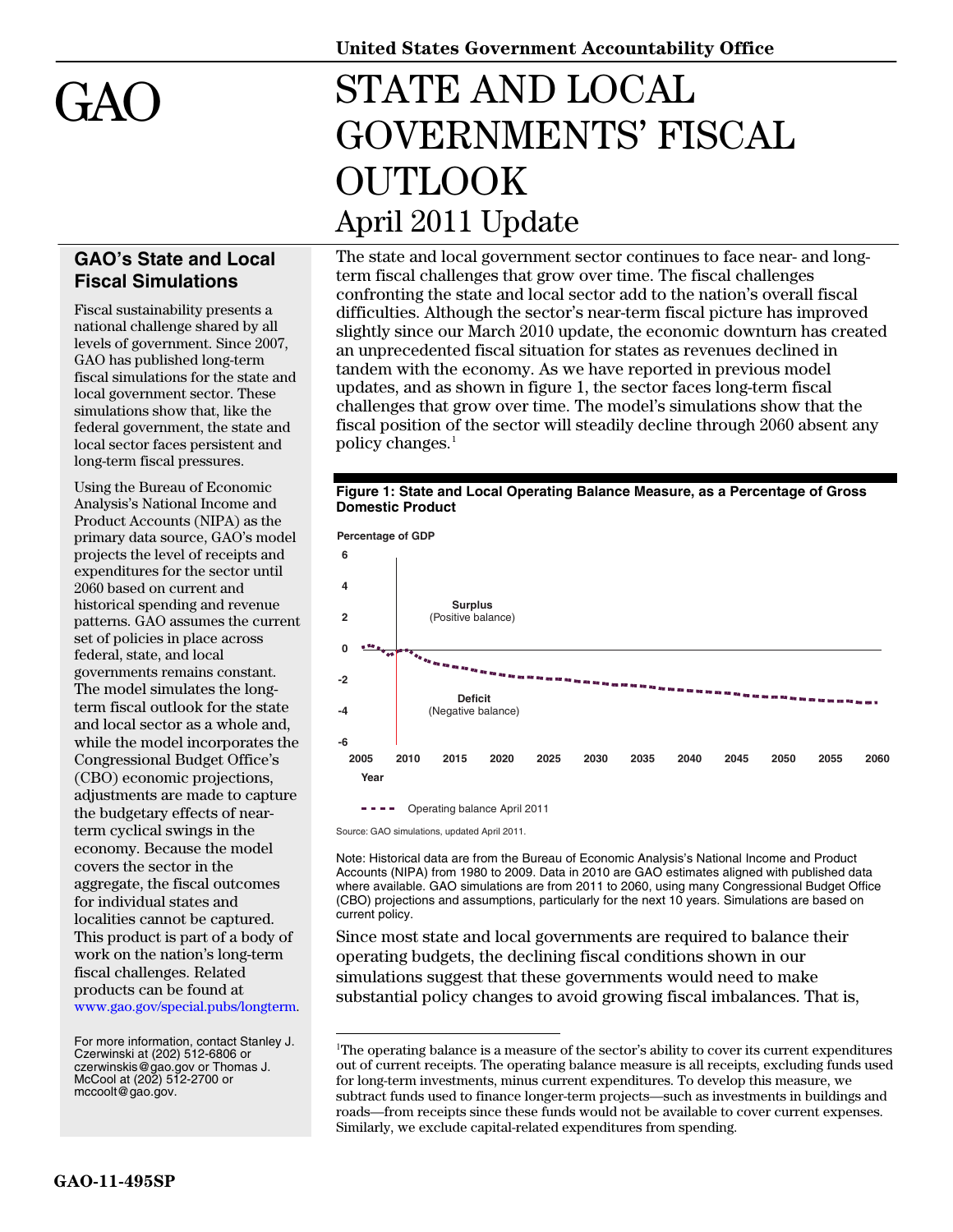absent any intervention or policy changes, state and local governments would face an increasing gap between receipts and expenditures in the coming years. One of the factors contributing to the near-term fiscal picture is the decline in the sector's tax receipts. Total tax receipts declined nearly 5 percent from 2008 to 2009. Personal income and sales taxes accounted for most of the 2009 decline, dropping about 16 percent and 5 percent respectively. In 2010, neither receipt category grew more than [2](#page-1-0) percent.<sup>2</sup> In addition, 2010 total tax receipts still remained below their 2008 level as well as their 2008 share of Gross Domestic Product (GDP). This April 2011 update to our model incorporates these near-term revenue changes as well as recent expenditure data but focuses on the long-term outlook for state and local governments as a sector.<sup>[3](#page-1-1)</sup>

The decline in the sector's operating balance over time is primarily driven by rising health-related costs. Because most state and local governments are required to balance their operating budgets, the declining fiscal conditions shown in our simulations suggest the fiscal pressures the sector faces and foreshadow the extent to which these governments will need to make substantial policy changes to avoid growing fiscal imbalances.

Substantial Policy Changes Needed in the State and Local Sector to Maintain Fiscal Balance

One way of measuring the long-term challenges faced by the state and local sector is through a measure known as the "fiscal gap." The fiscal gap is an estimate of the action needed today and maintained for each year to achieve fiscal balance over a certain period.<sup>[4](#page-1-2)</sup> We measured the gap as the amount of the spending reductions or tax increases needed to prevent operating deficits (or negative operating balances). Figure 2 shows that under the base case, expenditures rise considerably over the simulation time frame. In contrast, maintaining balance solely through spending restraint would require holding expenditure growth to a much lower rate than the base case. We calculated that closing the fiscal gap would require action to be taken today and maintained for each year equivalent to a 12.5 percent reduction in state and local government current expenditures. Closing the fiscal gap through revenue increases would require action of a similar magnitude through increased state and local tax receipts.

 $\overline{\phantom{a}}$ 

<span id="page-1-0"></span> $^{2}$ Specifically, from 2009 to 2010 personal income tax receipts increased 1.45 percent and sales tax receipts increased 1.95 percent.

<span id="page-1-1"></span><sup>3</sup> The most recent prior model update is GAO, *State and Local Governments' Fiscal Outlook: March 2010 Update*, [GAO-10-358](http://www.gao.gov/products/GAO-09-358) (Washington, D.C.: Mar. 2, 2010).

<span id="page-1-2"></span> $4$ The fiscal gap is calculated for the years  $2011$  to  $2060$ .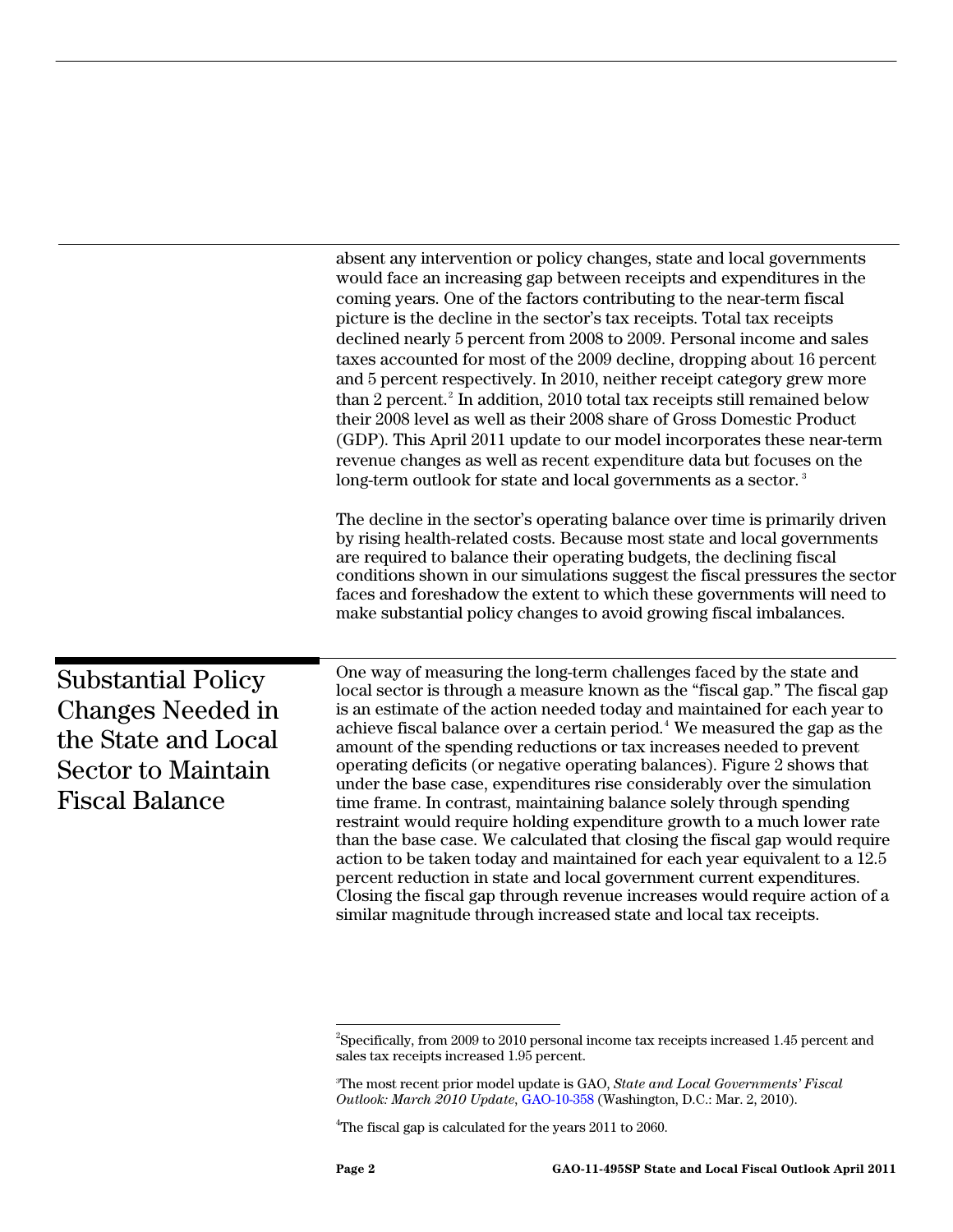



health-related costs is the root of the fiscal difficulties suggested by these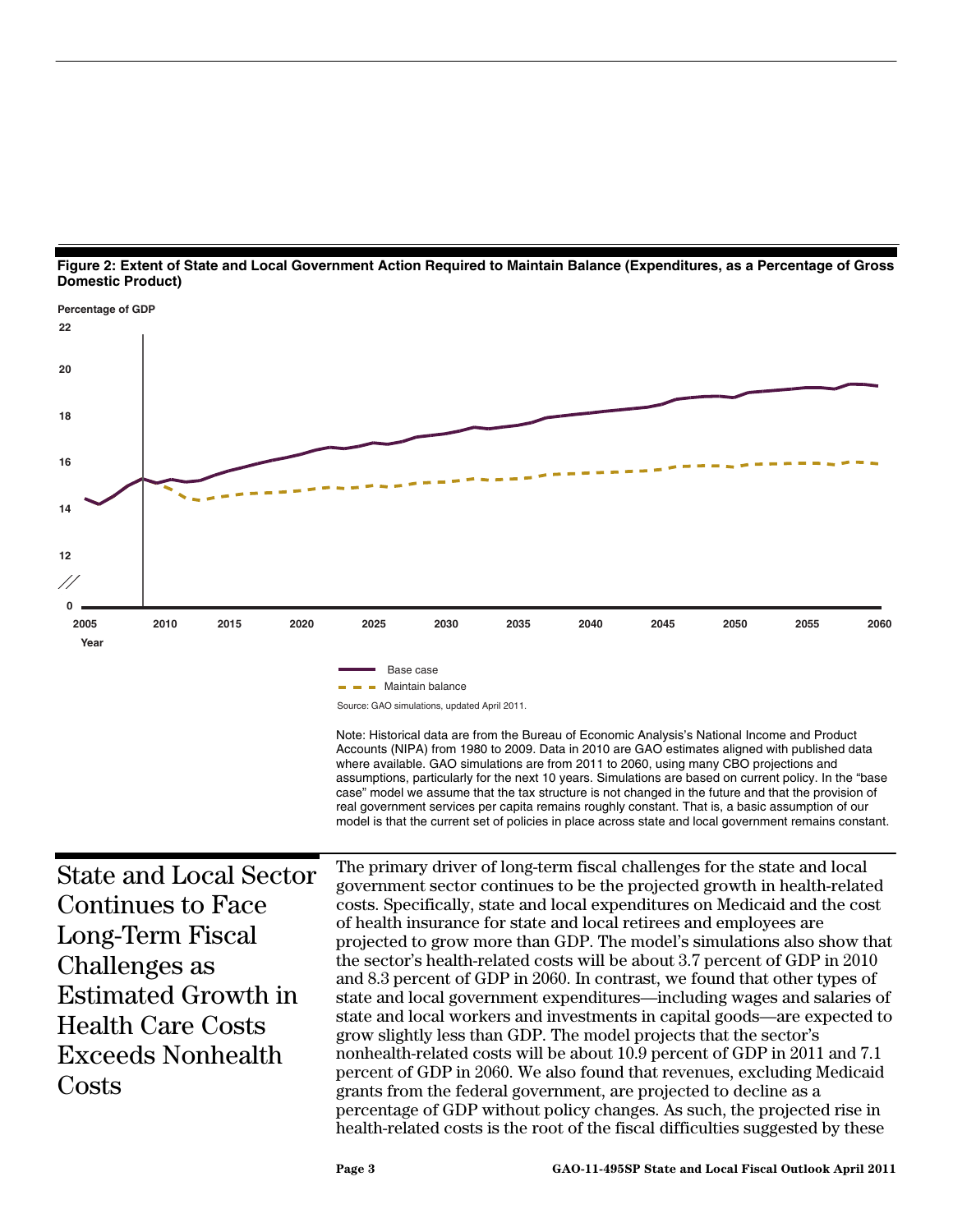simulations. Our simulations for health-related and other expenditures are shown in figure 3.





Notes: Historical data are from the Bureau of Economic Analysis's National Income and Product Accounts (NIPA) from 1980 to 2009. Data in 2010 are GAO estimates aligned with published data where available. GAO simulations are from 2010 to 2060, using many CBO projections and assumptions, particularly for the next 10 years. Simulations are based on current policy.

Recent declines in pension asset values stemming from the current recession could also affect the sector's long-term fiscal position. While pension asset values increased by 15.5 percent, from \$2.3 trillion at the end of 2008 to \$2.7 trillion at the end of 2009, these values still have not recovered to match or exceed the 2007 value of \$3.2 trillion. Our April 2011 estimate of the sector's required contribution rate rose to 11.8 percent of the sector's wages, which is higher than the sector's actual 9.8 percent of wages contributed in 2009. While governments can postpone increasing the annual contribution rate, our projections assume that the contribution increases to the required level in 2011. In addition to declines in pension asset values and the challenge of fully funding pension benefits, state and local governments also face challenges funding their liabilities for other public employee benefits (which are primarily retiree health benefits).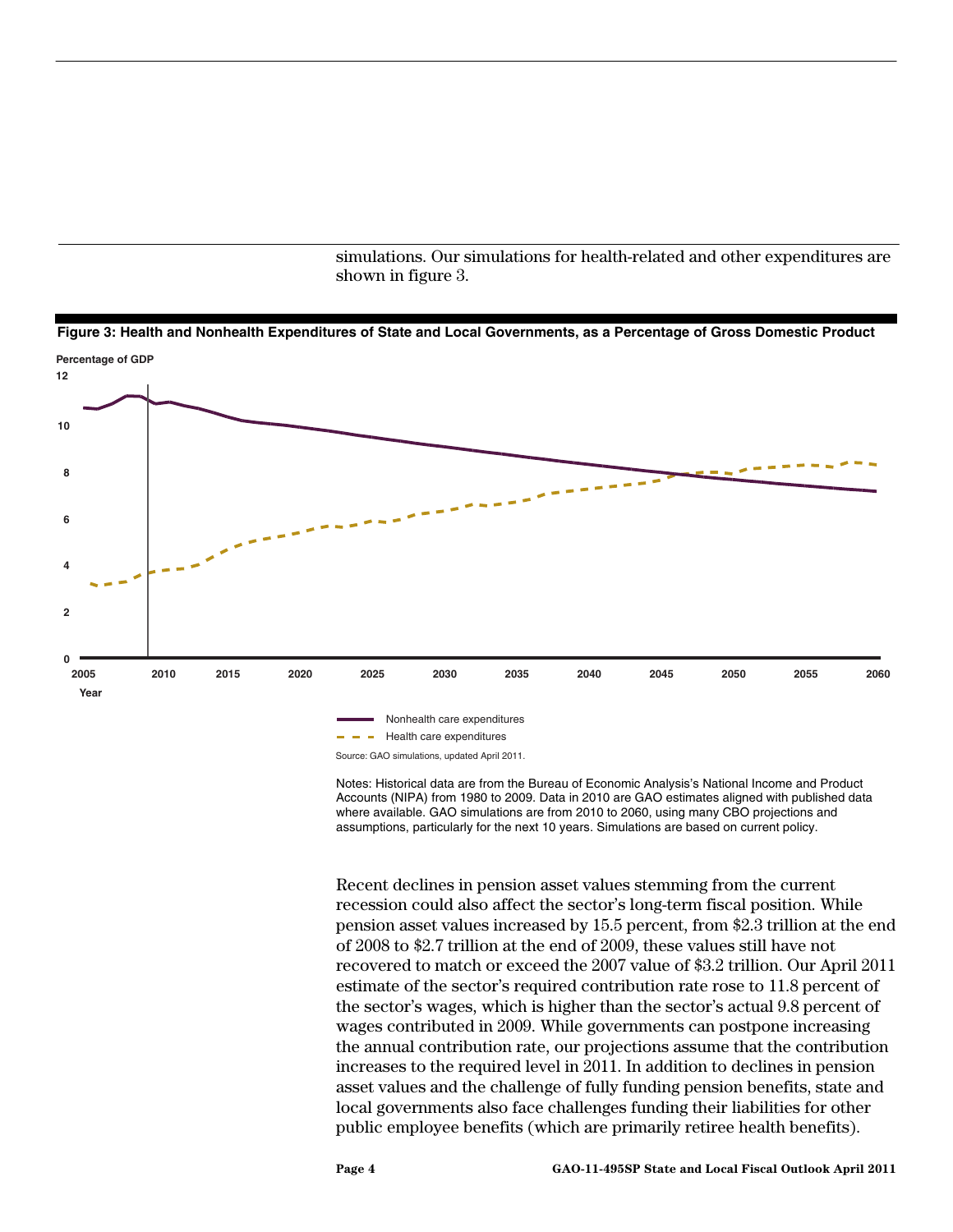## State and Local Sector Share of Health Care Costs Expected to Increase in the Long Term as a Percentage of Gross Domestic Product

The health-related cost-growth assumptions in our model include adjustments in response to the March 2010 passage of the Patient Protection and Affordable Care Act (PPACA).<sup>[5](#page-4-0)</sup> Precisely how the enacted legislation will affect state costs in the long term will continue to evolve and will likely vary among the states. The Social Security and Medicare Trustees, the Congressional Budget Office (CBO), and the Centers for Medicare & Medicaid Services' Office of the Actuary (CMS Actuary) have expressed concerns about the sustainability of certain cost-control measures over the long term in PPACA. In particular, the CMS Actuary estimates that while the federal government will be responsible for the vast majority of increased Medicaid expenditures over the next 10 years, state and local governments will also experience increased expenditures as they implement the law.<sup>[6](#page-4-1)</sup> State costs will likely increase most where Medicaid eligibility requirements provided less coverage than that required by PPACA. Table 1 provides a brief description of selected PPACA provisions that affect the state and local government sector.

| Table 1: Selected Patient Protection and Affordable Care Act (PPACA) Provisions |
|---------------------------------------------------------------------------------|
| Affecting the State and Local Government Sector                                 |

| Type of<br>provision | <b>Provision</b>                                                                                                                                                                                                                                                                                                                                                                                                                                                                   |
|----------------------|------------------------------------------------------------------------------------------------------------------------------------------------------------------------------------------------------------------------------------------------------------------------------------------------------------------------------------------------------------------------------------------------------------------------------------------------------------------------------------|
| Financing            | PPACA contains provisions that affect Medicaid financing, including<br>increases in prescription drug rebates and reductions in<br>disproportionate-share hospital payments.                                                                                                                                                                                                                                                                                                       |
| Eligibility          | PPACA includes a maintenance-of-eligibility requirement that precludes<br>states from receiving federal Medicaid matching funding if they apply<br>eligibility standards, methods, or procedures, under a state plan or a<br>waiver, that are more restrictive than those in effect on the date of<br>PPACA's enactment until the date the Secretary of Health and Human<br>Services determines that a health insurance exchange established by<br>the state is fully operational. |
|                      | PPACA includes a provision that expands Medicaid eligibility to certain<br>individuals under age 65 with incomes at or below 133 percent of the<br>federal poverty level beginning in 2014.                                                                                                                                                                                                                                                                                        |
| Cost shares          | The federal government will pay 100 percent of the cost of the amounts<br>expended for medical assistance for newly eligible individuals from 2014<br>through 2016 with the match gradually reduced to 90 percent by 2020.                                                                                                                                                                                                                                                         |
| Source: GAO.         |                                                                                                                                                                                                                                                                                                                                                                                                                                                                                    |

<span id="page-4-0"></span><sup>5</sup>Patient Protection and Affordable Care Act, Pub. L. No. 111-148, 124 Stat. 119 (Mar. 23, 2010), as amended by Health Care and Education Reconciliation Act of 2010, Pub. L. No. 111-152, 124 Stat. 1029 (Mar. 30, 2010).

<span id="page-4-1"></span> $\mathrm{^{6}The}$  amount of federal funds states receive for their Medicaid programs is determined by the Federal Medical Assistance Percentage (FMAP) formula. The FMAP is the percentage of expenditures for most Medicaid services that the federal government pays; the remainder is referred to as the state share.

 $\overline{a}$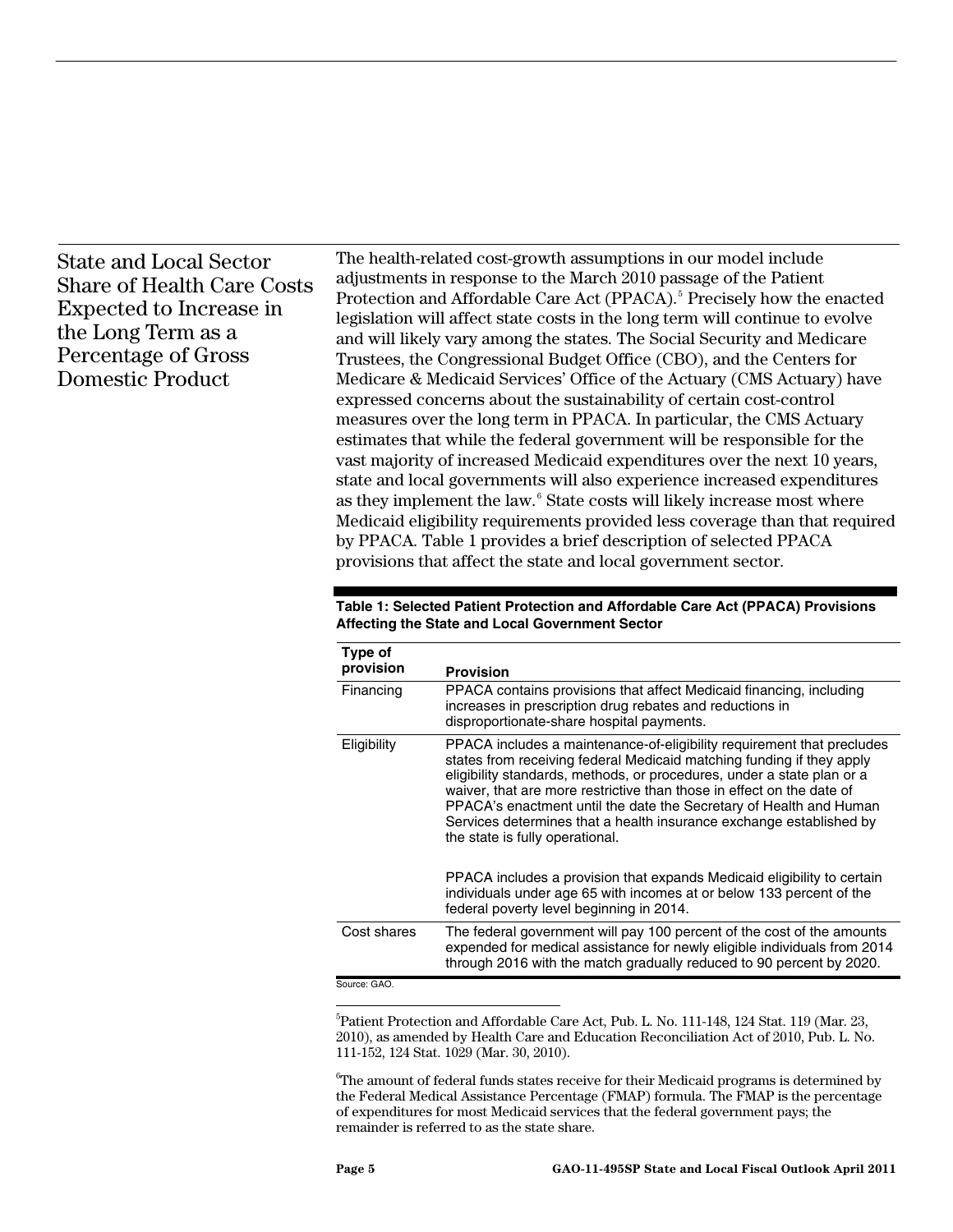|                                                                                | Notes: For additional information on the above provisions see, 42 U.S.C. §§<br>1396a(a)(10)(A)(i)(VIII), 1396a(gg), 1396d(y), 1396r-4(f), 1396r-8.                                                                                                                                                                                                                                                                                                                                                                                                                                                                                                                                                                                        |
|--------------------------------------------------------------------------------|-------------------------------------------------------------------------------------------------------------------------------------------------------------------------------------------------------------------------------------------------------------------------------------------------------------------------------------------------------------------------------------------------------------------------------------------------------------------------------------------------------------------------------------------------------------------------------------------------------------------------------------------------------------------------------------------------------------------------------------------|
| Assumptions Used in<br>Our 2011 State and<br><b>Local Model</b><br>Simulations | Our long-term model results reflect the federal government assuming a<br>greater share of state and local government health care expenditures<br>(primarily Medicaid), approximately 60 to 63 percent in 2014 and beyond. <sup>7</sup><br>In contrast, the state share is approximately 40 to 37 percent in 2014 and<br>later years. Expressed as a share of GDP, our model projects the federal<br>share of Medicaid costs will be about 2.0 percent of GDP in 2014 and 4.3<br>percent of GDP in 2060. <sup>8</sup> In contrast, the state share expressed as a share<br>of GDP represents 1.4 percent in 2014 and approximately 2.6 percent in the<br>later years.                                                                      |
|                                                                                | This update uses the National Income and Product Accounts (NIPA)<br>prepared by the Bureau of Economic Analysis as a primary data source.<br>Our state and local model projects the level of receipts and expenditures<br>for the sector in future years based on current and historical spending and<br>revenue patterns. <sup>9</sup> To develop these long-run simulations, we make<br>projections for each major receipt and expenditure category of the state<br>and local government sector in future years. <sup>10</sup> We project the growth in<br>each category of receipts and expenditures using CBO's economic                                                                                                              |
|                                                                                | <sup>7</sup> In 2008, the most recent year data are available prior to the infusion of funds from the<br>American Recovery and Reinvestment Act of 2009, the federal government share was<br>approximately 58.1 percent and the state share was approximately 41.9 percent.                                                                                                                                                                                                                                                                                                                                                                                                                                                               |
|                                                                                | ${}^{8}$ For additional information on the effects of Medicaid on state expenditures see, GAO,<br>Medicaid: Improving Responsiveness of Federal Assistance to States during Economic<br>Downturns, GAO-11-395 (Washington, D.C.: Mar. 31, 2011); GAO, Recovery Act: Increased<br>Medicaid Funds Aided Enrollment Growth, and Most States Reported Taking Steps to<br>Sustain Their Program, GAO-11-58 (Washington, D.C.: Oct. 8, 2010); GAO, Medicaid<br>Strategies to Help States Address Increased Expenditures during Economic Downturns,<br>GAO-07-97 (Washington D.C.: Oct. 18, 2006); and GAO, Medicaid Formula: Differences in<br>Funding Ability among States Often Are Widened, GAO-03-620 (Washington, D.C.: July 10,<br>2003). |
|                                                                                | <sup>9</sup> The model incorporates data available after the Bureau of Economic Analysis's<br>comprehensive revision of the NIPA in July 2009 and the Bureau of Economic Analysis's<br>annual revision of the NIPA in August 2010.                                                                                                                                                                                                                                                                                                                                                                                                                                                                                                        |
|                                                                                | <sup>10</sup> Key categories of receipts for state and local governments include several types of taxes<br>(personal income, sales, property, and corporate), income on assets owned by the sector,<br>and grants from the federal government. Categories of expenditures include wages and<br>salaries of state and local employees, health insurance costs, pension costs, payments of<br>social benefits (e.g., Medicaid and unemployment), depreciation expenses on state and<br>local capital stock, interest payments on state and local financial debt, and other                                                                                                                                                                  |

<span id="page-5-3"></span><span id="page-5-2"></span><span id="page-5-1"></span><span id="page-5-0"></span>expenditures of the sector.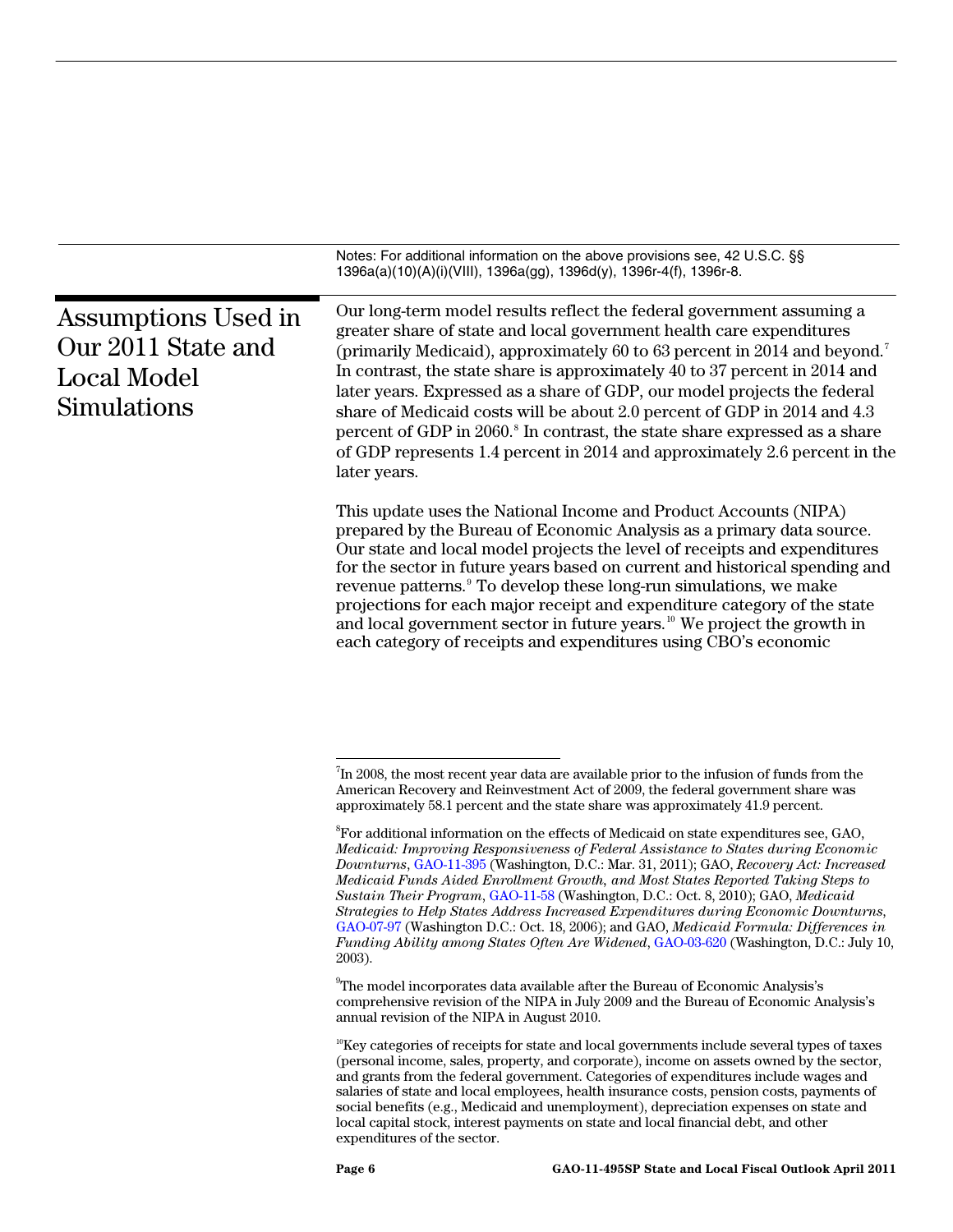assumptions whenever possible.[11](#page-6-0) In several cases we were not able to obtain existing projections and needed to develop our own assumptions about the likely future growth path of certain receipts or expenditures. Our model assumes current policies remain in place.

We made several changes to the assumptions in our simulations for this update. First, we allowed fiscal pressures to affect both state and local government employment and wages and salaries for several years. In a departure from our usual assumption that employment grows at the same rate as population, we assumed that from 2011 through 2014 the sector's employment-population ratio declines by the same amount that occurred during the severe downturn of the early 1980s. We made this change to reflect our expectation that the state and local sector will respond to the current cyclical downturn in a manner consistent with the response to the severe recession of the early 1980s.<sup>[12](#page-6-1)</sup> From 2015 we set the sector's employment-population ratio at the level represented by the 2000-2009 average. This approach keeps the employment-population ratio below the 2007 business cycle peak for 7 years, as was the case in the early 1980s. As an additional manifestation of state and local governments' response to near-term budget pressures, we assumed that the sector's wages would grow 0.7 percent less than CBO's assumption for private-sector wage growth in 2011. The gap between private-sector and state- and local-sector wage growth tapers down to 0.1 percent by 2018. In the long term, both private and state and local government wages grow 3.2 percent per year.

Second, because the long-run relationships in the model do not capture cyclical adjustments, we adjusted state personal income tax receipts upward by 0.2 percent of GDP in 2011 in order to return it to its long-run historical share of GDP. After that, personal income tax receipts grow according to their long-run relationship with personal income. Similarly, in 2011 we set property tax receipts equal to the 2.8 percent average share of GDP that prevailed during the nonrecessionary years from 2002 through 2008. Thereafter we let receipts grow from this level according to the longrun relationship between the property tax base and GDP.

As in our last update, we use the average value of state and local retirement fund assets over the previous 5 years to calculate the

<span id="page-6-1"></span><sup>12</sup>GAO, *State and Local Governments: Knowledge of Past Recessions Can Inform Future Federal Fiscal Assistance*, [GAO-11-401](http://www.gao.gov/products/GAO-11-401) (Washington, D.C.: Mar. 31, 2011).

 $\overline{1}$ 

<span id="page-6-0"></span><sup>11</sup>See Congressional Budget Office, *The Budget and Economic Outlook: Fiscal Years 2011 to 2021* (Washington, D.C.: January 2011) and *The Budget and Economic Outlook: An Update* (Washington, D.C.: August 2010). In Congressional Budget Office, *CBO's Economic Forecasting Record: 2010 Update* (Washington, D.C.: July 2010), CBO warns that the uncertainty inherent in its current forecasts exceeds the historical average because the current degree of economic dislocation exceeds that of any previous period in the past half-century.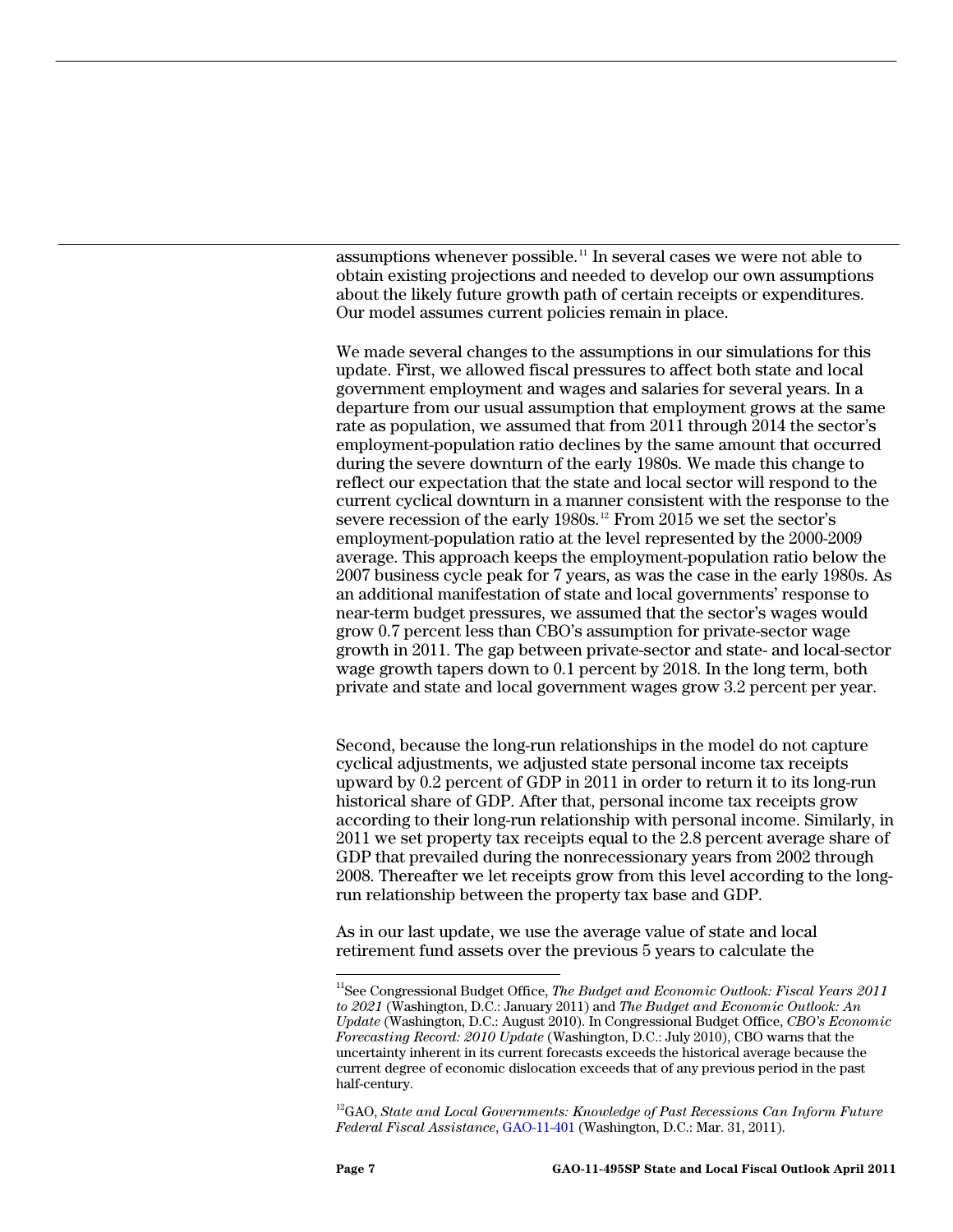contribution rate needed to fully fund pensions. Consistent with CBO, we include federal spending for Medicaid, the Children's Health Insurance Program (CHIP), and exchange subsidies for the newly created health insurance exchanges.<sup>[13](#page-7-0)</sup>

Since our last simulation in March 2010, we made several adjustments to the model in light of recent economic events. These modifications are summarized in table 2.<sup>[14](#page-7-1)</sup>

| Variable                                                                                                                                      | <b>Previous assumptions</b>                                                                                  | <b>Updated assumptions</b>                                                                                                                                                                                                                                                                                                             |
|-----------------------------------------------------------------------------------------------------------------------------------------------|--------------------------------------------------------------------------------------------------------------|----------------------------------------------------------------------------------------------------------------------------------------------------------------------------------------------------------------------------------------------------------------------------------------------------------------------------------------|
| State and local<br>consumption<br>excluding<br>employee<br>compensation<br>and capital<br>consumption or<br>"other<br>consumption"<br>(GSLCO) | Our standard assumption is<br>that other consumption<br>expenditures grow with<br>population plus inflation. | The level of other consumption<br>expenditures remained below the<br>historical trend in 2010. Therefore,<br>in 2011 we increased this spending<br>category to its 2000-2009 average<br>as a share of GDP. Thereafter, we<br>let other consumption expenditures<br>grow with population plus inflation<br>per our standard assumption. |

**Table 2: Modifications to Assumptions Used in our April 2011 Model Simulations** 

<span id="page-7-0"></span> $\overline{1}$  $13$ Under PPACA, exchanges will be established by 2014 through which certain people will be eligible for federal subsidies to purchase private health insurance.

<span id="page-7-1"></span><sup>&</sup>lt;sup>14</sup>See [GAO-10-358](http://www.gao.gov/products/GAO-09-358) for discussion of our previous assumptions.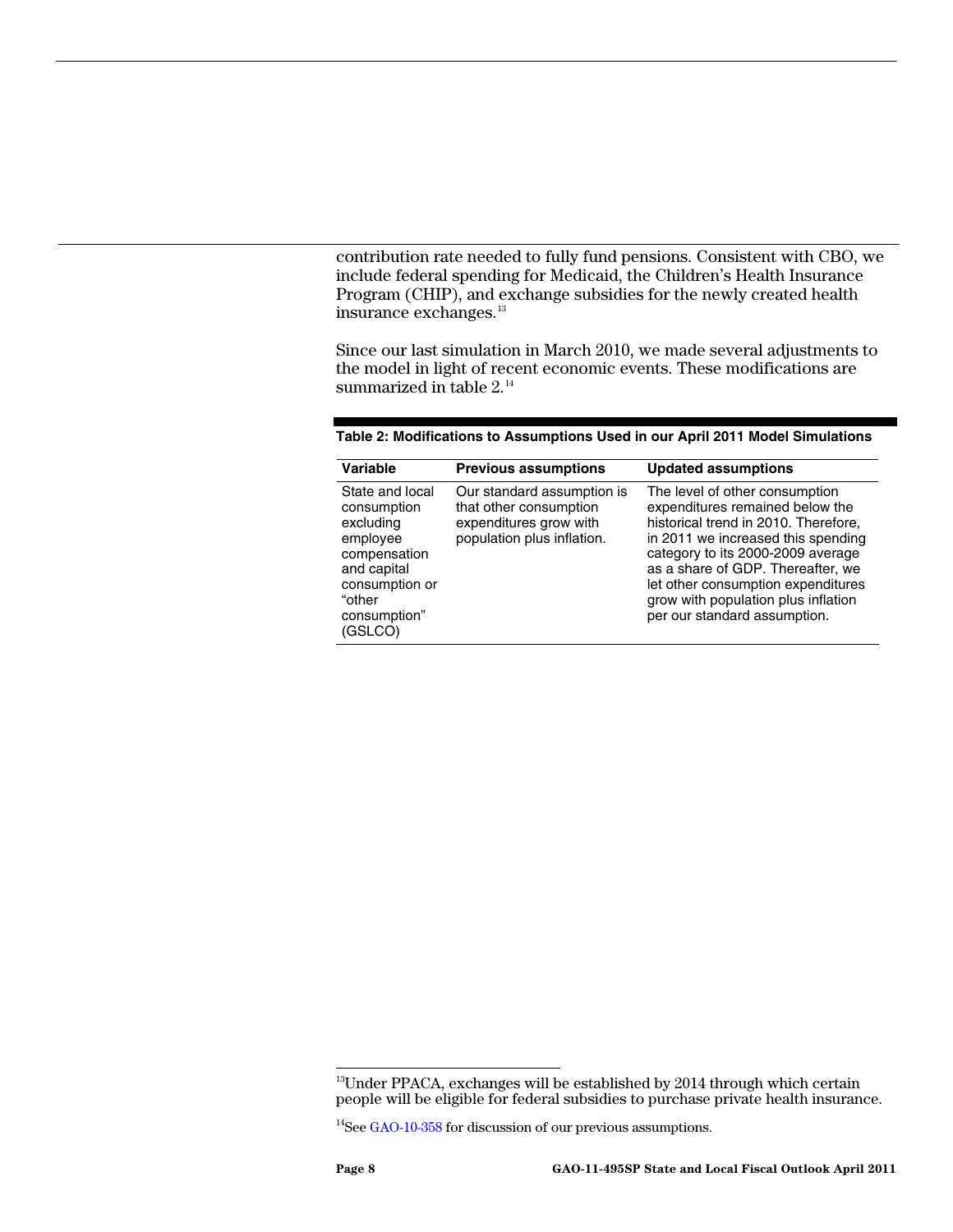| Total state and<br>local<br>government<br>retirement fund<br>assets<br>(L1TOTALFA)                                                                       | Because asset values can<br>exhibit substantial volatility,<br>governments typically use<br>smoothed asset values in<br>their pension funding<br>calculations. Accordingly, in<br>our previous update, we<br>used the average value of<br>pension fund assets over the<br>previous 5 years to calculate<br>the contribution rate needed<br>to fully fund pensions rather<br>than the last year-end<br>historical value of pension<br>fund assets, along with other<br>elements, to calculate the<br>contribution that<br>governments must make to<br>fully fund employee pension<br>benefits. Even though this<br>smoothing somewhat<br>dampens the effect of the<br>recent drop in asset values,<br>that drop still raises our<br>estimate of the required<br>contribution rate significantly<br>from previous estimates. | As in the last update, we use the<br>average value of pension fund<br>assets over the previous 5 years to<br>calculate the contribution rate<br>needed to fully fund pensions.                                                                                                                                                                                                                                                                                                                                                                                                                                                             |
|----------------------------------------------------------------------------------------------------------------------------------------------------------|----------------------------------------------------------------------------------------------------------------------------------------------------------------------------------------------------------------------------------------------------------------------------------------------------------------------------------------------------------------------------------------------------------------------------------------------------------------------------------------------------------------------------------------------------------------------------------------------------------------------------------------------------------------------------------------------------------------------------------------------------------------------------------------------------------------------------|--------------------------------------------------------------------------------------------------------------------------------------------------------------------------------------------------------------------------------------------------------------------------------------------------------------------------------------------------------------------------------------------------------------------------------------------------------------------------------------------------------------------------------------------------------------------------------------------------------------------------------------------|
| Employment<br>cost indexes for<br>private wages<br>and salaries<br>(JECIWSP) and<br>state and local<br>government<br>wages and<br>salaries<br>(JECISTLC) | Our standard assumption is<br>that both private wages and<br>salaries and state and local<br>government wages and<br>salaries grow at the rate<br>CBO assumes for the<br>employment cost index in the<br>final years of its 10-year<br>economic projections, but in<br>March 2010 we used a wage<br>growth assumption of 3.1<br>percent, which is 0.1 percent<br>higher than CBO's 3.0<br>percent assumption, to offset<br>the 0.1 percent increase in<br>CBO's GDP price inflation.                                                                                                                                                                                                                                                                                                                                       | We assume private-sector wages<br>grow at the rate that CBO assumes<br>in its January 2011 Budget and<br>Economic Outlook. However, from<br>2011 through 2018 we reduce state<br>and local ECI growth by the<br>difference between state and local<br>and private-sector compensation<br>growth in IHS Global Insight's<br>February 2011 U.S. economic<br>forecast. This implies that the<br>sector's wages grow 0.7 percent<br>less than private-sector wages in<br>2011, with the margin tapering down<br>to 0.1 percent by 2018. From 2021<br>on, both private and state and local<br>government wages grow at 3.2<br>percent per year. |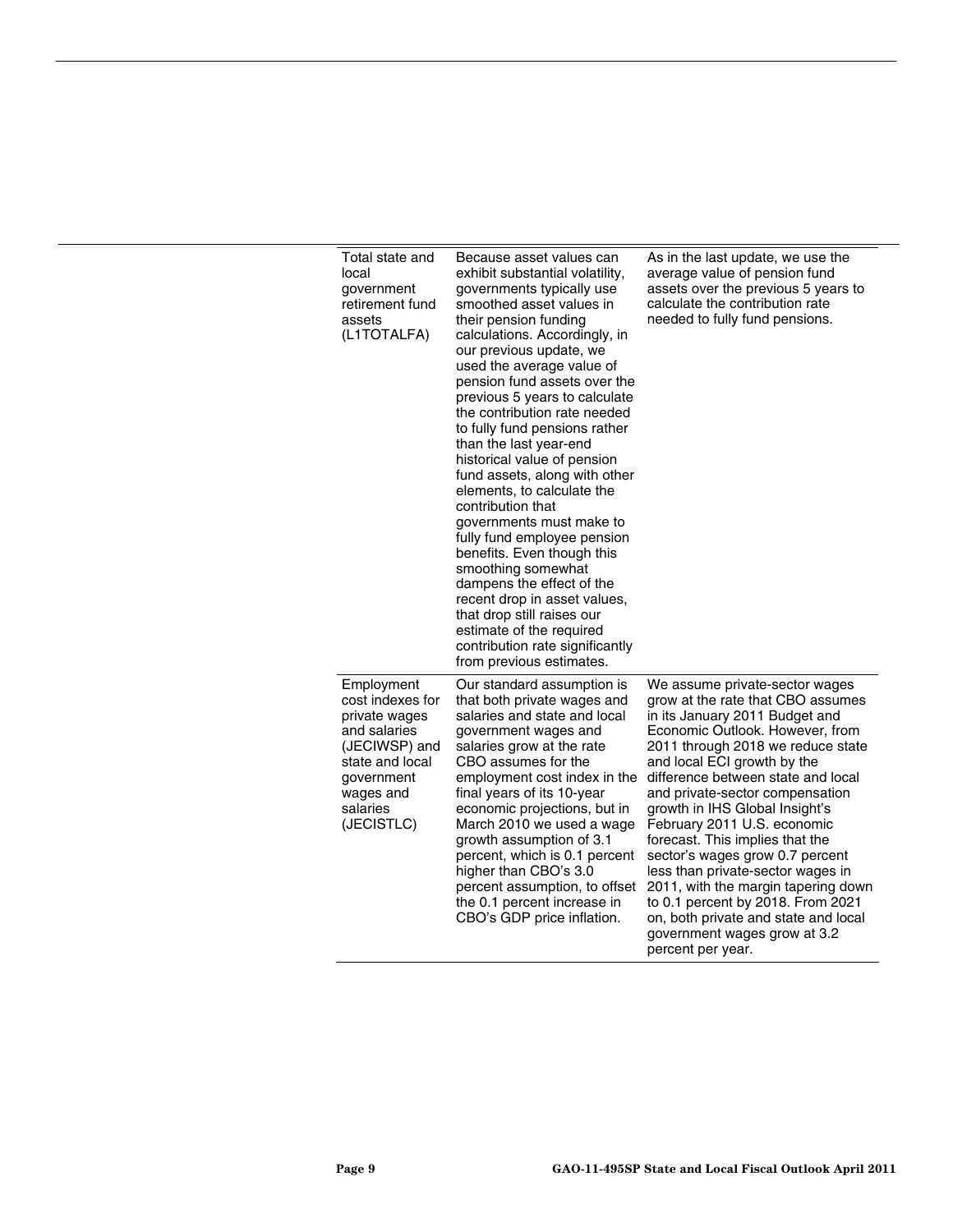| Total state and<br>local<br>government<br>employment<br>(EGSLALL) | Our standard assumption is<br>that state and local<br>government employment<br>grows at the same rate as<br>total population. In our<br>previous update, we used<br>data from the Bureau of<br>Labor Statistic's Current<br><b>Employment Statistics</b><br>program to estimate the<br>sector's 2009 employment<br>level. Also, we chose not to<br>use our standard assumption<br>because the economy was in<br>recession during 2009.<br>Instead, we estimated a<br>nonrecessionary<br>employment level for 2010<br>by multiplying the average<br>share of total population<br>during the 2001-2009 period<br>by 2010's projection<br>population. After 2010, we<br>assume the employment<br>level grows with total<br>population. | Because 2010 data on total<br>employment were not available from<br>National Income and Product<br>Accounts at the time of our analysis,<br>we used data from the Bureau of<br>Labor Statistic's Current<br><b>Employment Statistics program to</b><br>estimate the sector's 2010<br>employment level. From 2011<br>through 2014 we reduced the<br>sector's employment-population<br>ratio by the same amount that<br>occurred during the early 1980s.<br>From 2015 forward we maintained<br>the sector's employment-population<br>ratio at its 2000-2009 average.<br>While the sector's projected<br>employment level begins to rise<br>slightly in 2012, the employment-<br>population ratio remains below the<br>2007 peak for 7 years, as was the<br>case in the early 1980s. |
|-------------------------------------------------------------------|-------------------------------------------------------------------------------------------------------------------------------------------------------------------------------------------------------------------------------------------------------------------------------------------------------------------------------------------------------------------------------------------------------------------------------------------------------------------------------------------------------------------------------------------------------------------------------------------------------------------------------------------------------------------------------------------------------------------------------------|-----------------------------------------------------------------------------------------------------------------------------------------------------------------------------------------------------------------------------------------------------------------------------------------------------------------------------------------------------------------------------------------------------------------------------------------------------------------------------------------------------------------------------------------------------------------------------------------------------------------------------------------------------------------------------------------------------------------------------------------------------------------------------------|
| Rate on AA-<br>rated municipal<br>bonds<br>(RMMUNIBB20)           | To align our methods with<br>other major sources, we now<br>use the Bond Buyer GO 20-<br>Bond Municipal Bond Index<br>as our data source and<br>adjusted our relationships for<br>RATEOWED accordingly.<br>Because municipal bond<br>rates were unusually high<br>relative to Treasury yields in<br>the year preceding our<br>projections, our standard<br>assumption results in what<br>appears to be excessively<br>high projections for the<br>municipal bond rate below<br>the 10-year Treasury note<br>rate.                                                                                                                                                                                                                   | Because municipal bond rates were<br>unusually high relative to Treasury<br>yields in the year preceding our<br>projections, our standard<br>assumption results in what appears<br>to be excessively high projections<br>for the municipal bond rate. We<br>added an adjustment factor that<br>gradually brings the municipal bond<br>rate below the 10-year Treasury<br>note rate.                                                                                                                                                                                                                                                                                                                                                                                               |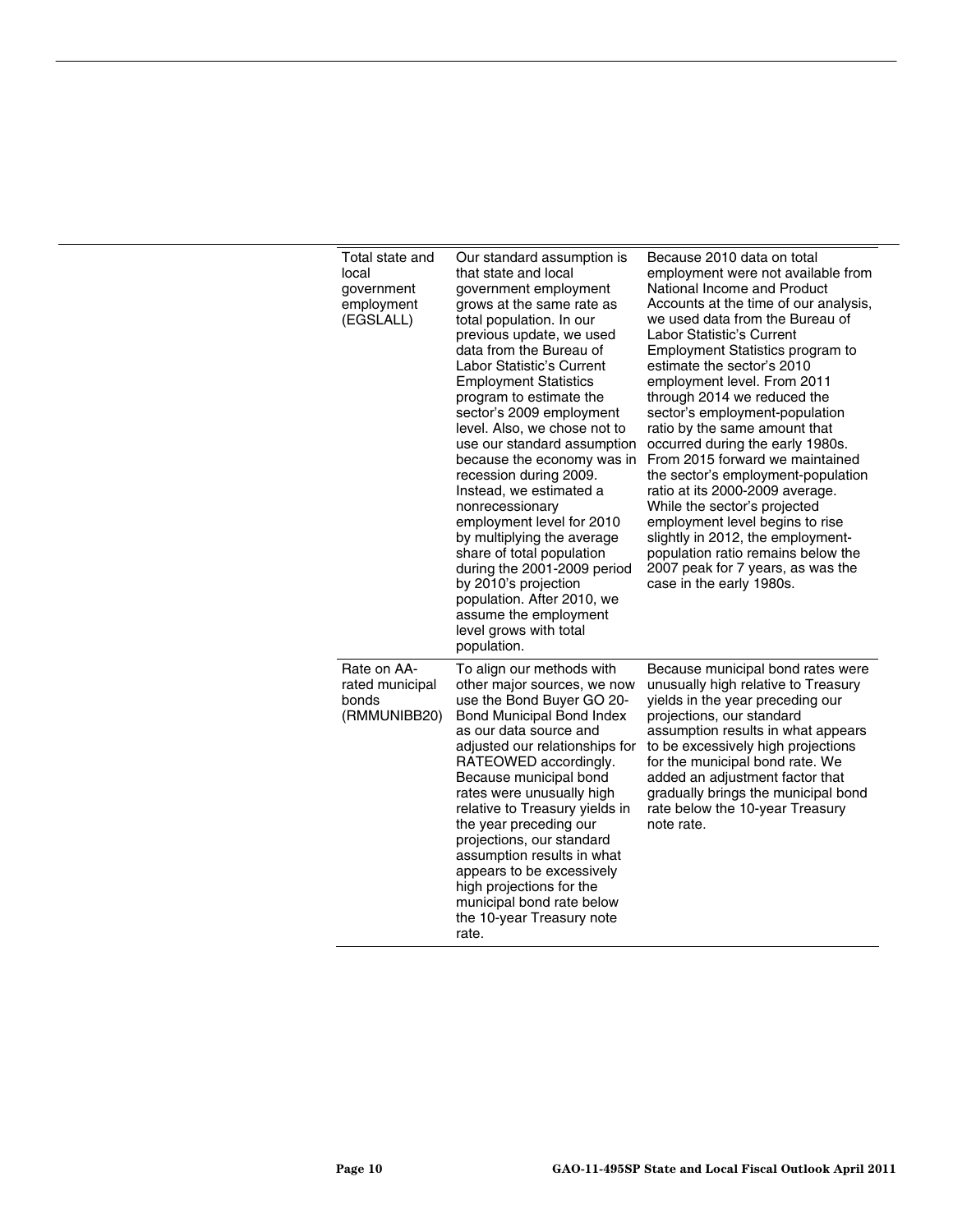| Federal<br>investment<br>grants<br>(IGRANTCBO)<br>and federal non-<br>Medicaid<br>grants-or other<br>federal grants<br>(GFAIDSLO) | At the time of our March<br>2010 update, CBO's National<br>Income and Product<br>Accounts-consistent<br>projections for federal grants<br>were not available. To<br>estimate federal investment<br>and other federal grants, we<br>multiplied the January 2010<br>GDP projection with an<br>estimate of each variable's<br>respective share of GDP<br>derived from CBO's most<br>recently available<br>projections.                                                                                                                                                                                                                                            | To estimate federal investment<br>grants, we multiplied the January<br>2011 GDP projection with an<br>estimate of each variable's<br>respective share of GDP derived<br>from CBO's most recently available<br>projections. After the 10th year we<br>assume investment grants grow with<br>population plus inflation.                        |
|-----------------------------------------------------------------------------------------------------------------------------------|----------------------------------------------------------------------------------------------------------------------------------------------------------------------------------------------------------------------------------------------------------------------------------------------------------------------------------------------------------------------------------------------------------------------------------------------------------------------------------------------------------------------------------------------------------------------------------------------------------------------------------------------------------------|----------------------------------------------------------------------------------------------------------------------------------------------------------------------------------------------------------------------------------------------------------------------------------------------------------------------------------------------|
| State personal<br>income tax<br>receipts<br>(TXPGSTATE)                                                                           | We simulate future state<br>personal income tax<br>receipts by estimating the<br>long-run responsiveness, or<br>elasticity, of receipts to<br>taxable personal income.<br>The long-run elasticity<br>estimate depicts the extent<br>to which tax receipts grow in<br>response to income growth<br>but does not capture their<br>short-run reaction to<br>changes in income over the<br>business cycle. In our<br>previous update, we<br>assumed a delay in this<br>adjustment that kept<br>receipts one-tenth of 1<br>percent of GDP below the<br>long-run level in 2010. In<br>2011, we let state personal<br>tax receipts return to their<br>long-run level. | Because this long-run relationship<br>does not capture cyclical<br>adjustments well, we adjusted<br>receipts upward by two-tenths of 1<br>percent of GDP in 2011 in order to<br>return it to its long-run historical<br>share of GDP. Thereafter the long-<br>term relationship determines the<br>growth in personal income tax<br>receipts. |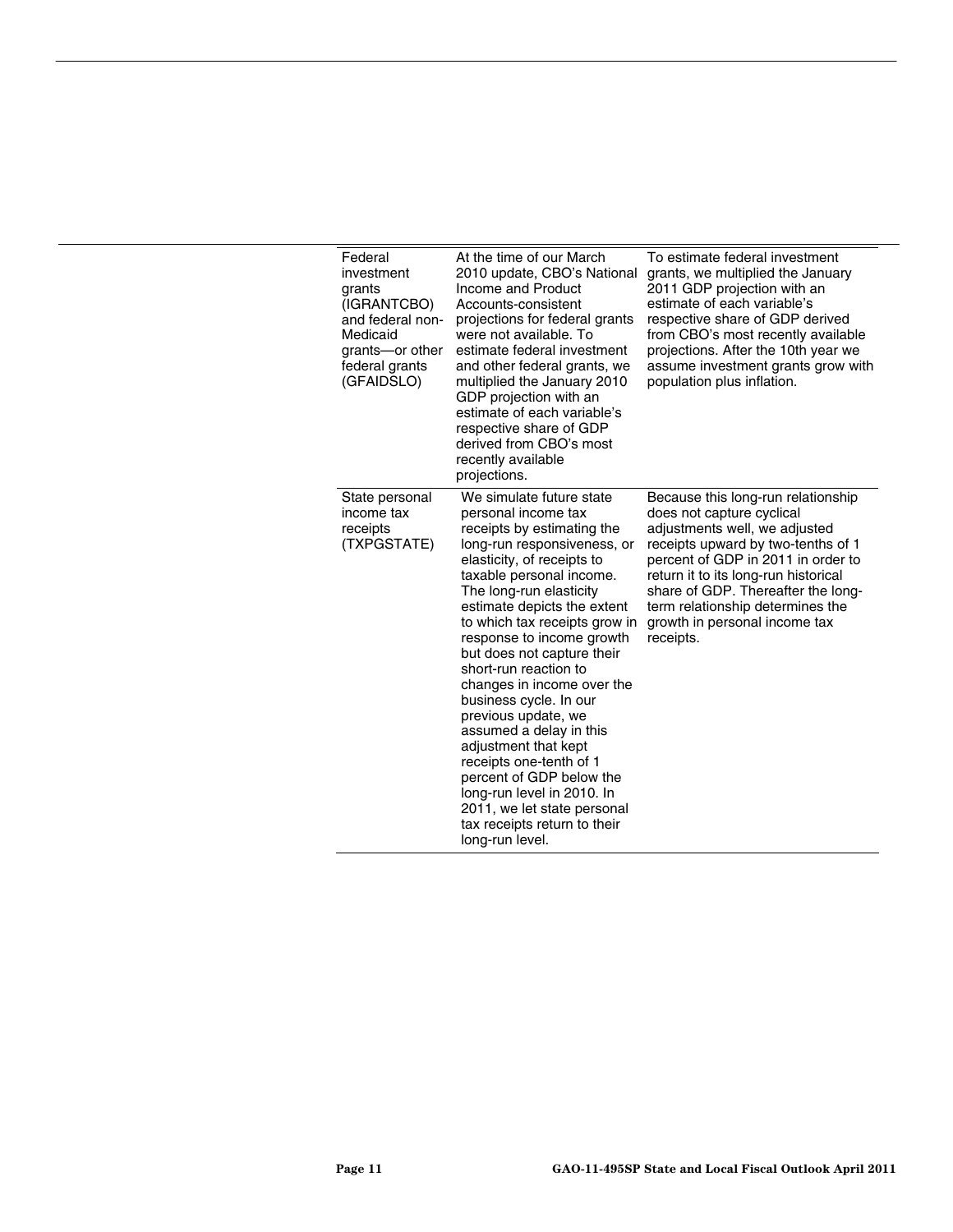| Property tax<br>receipts<br>(TXIMGSLPROP) | Property tax receipts are<br>assumed to grow with our<br>projections of the property<br>tax base. In turn, property<br>tax base projections are<br>based on our estimate of<br>the relationship between<br>real GDP and the real<br>market value of real estate<br>owned by both the<br>household sector and the<br>nonfarm, nonfinancial<br>business sector. In our<br>previous update, we set<br>property taxes in 2010 equal<br>to their 2.8 percent average<br>share of GDP during the<br>nonrecessionary years from<br>2002 through 2008.<br>Thereafter, we let receipts<br>grow from this level | Because our standard assumption<br>does not adequately capture<br>shorter-term developments, we set<br>property taxes in 2011 equal to their<br>2.8 percent average share of GDP<br>during the nonrecessionary years<br>from 2002 through 2008. Thereafter,<br>we let receipts grow from this level<br>according to the long-run<br>relationship. |
|-------------------------------------------|-------------------------------------------------------------------------------------------------------------------------------------------------------------------------------------------------------------------------------------------------------------------------------------------------------------------------------------------------------------------------------------------------------------------------------------------------------------------------------------------------------------------------------------------------------------------------------------------------------|---------------------------------------------------------------------------------------------------------------------------------------------------------------------------------------------------------------------------------------------------------------------------------------------------------------------------------------------------|
|                                           | according to the long-run<br>relationship.                                                                                                                                                                                                                                                                                                                                                                                                                                                                                                                                                            |                                                                                                                                                                                                                                                                                                                                                   |

Source: GAO.

Note: See apps. I-IV of GAO, State and Local Governments: Growing Fiscal Challenges Will Emerge during the Next 10 Years, GAO-08-317 (Washington, D.C.: January 2008), for a description of all assumptions made in the state and local model. App. V in GAO-08-317 provides a list of all model variables and definitions.

We conducted our work for this model update from September 2010 to April 2011 in accordance with all sections of GAO's Quality Assurance Framework that are relevant to our objectives. The framework requires that we plan and perform the engagement to obtain sufficient and appropriate evidence to meet our stated objectives and to discuss any limitations in our work. We believe that the information and data obtained, and the analysis conducted, provide a reasonable basis for any findings and conclusions.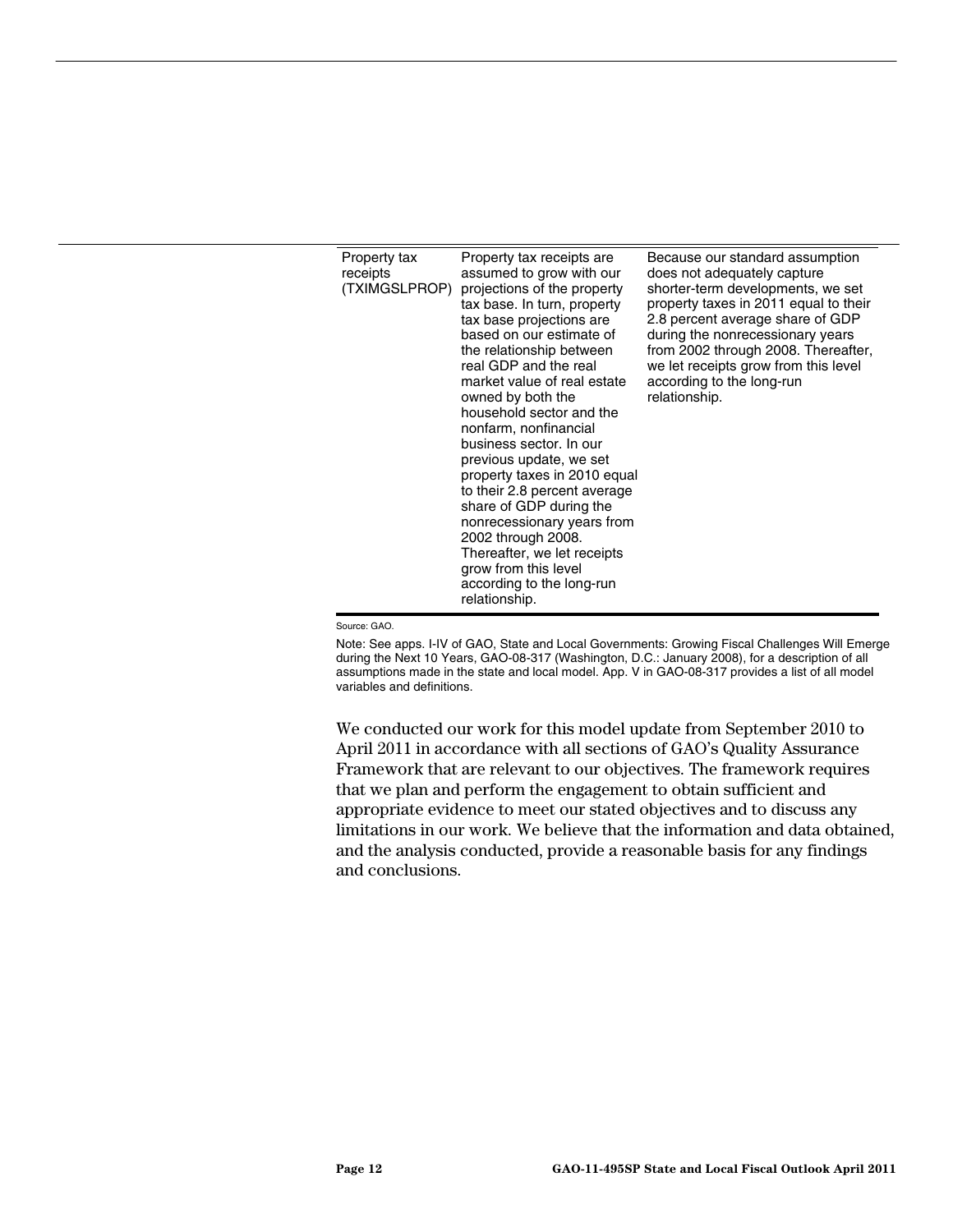| <b>GAO</b> Contacts             | Stanley J. Czerwinski, (202) 512-6806 or czerwinskis@gao.gov<br>Thomas J. McCool, $(202)$ 512-2700 or mccoolt@gao.gov                                                                                                                   |
|---------------------------------|-----------------------------------------------------------------------------------------------------------------------------------------------------------------------------------------------------------------------------------------|
| <b>Staff</b><br>Acknowledgments | In addition to the contacts listed above, Richard Krashevski and Michelle<br>Sager (Assistant Directors), Sandra Beattie (analyst-in-charge), Andrew<br>Ching, and Ulyana Panchishin made significant contributions to this<br>product. |